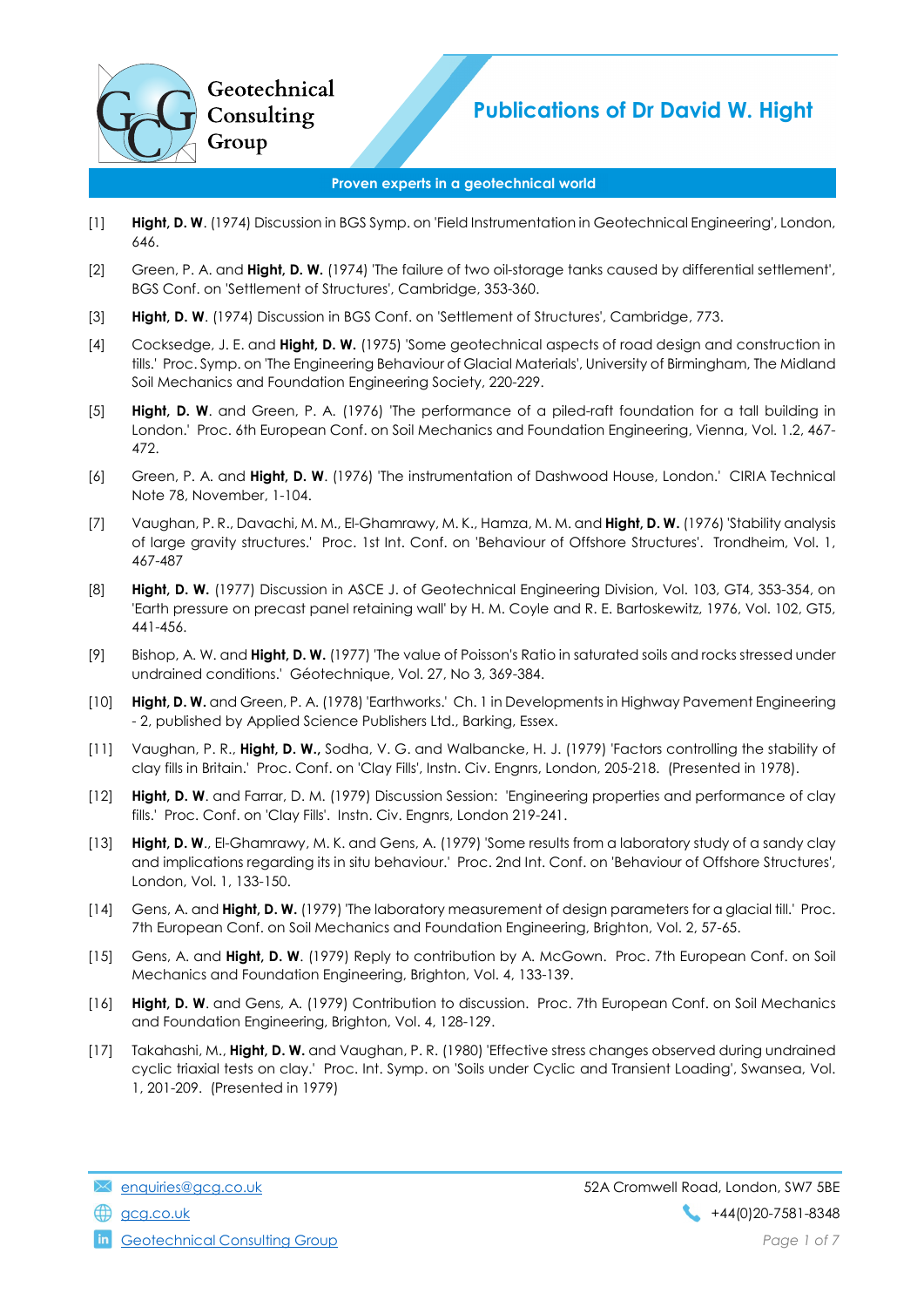- [18] Lupini, J. F., Hight, D. W. and Cavounidis, S. (1980) 'Some observations on microfabric and their role in understanding soil behaviour.' Rivista Italiana de Geotechnica, Vol. 14, No 2, 112-123.
- [19] Gens, A., Symes, M. J. and Hight, D. W. (1981) Discussion in ASCE J. of Geotechnical Engineering Division, Vol. 107, GT5, 702-704, on 'Principal stress rotation: a missing parameter' by J. R. Arthur et al, 1980, Vol. 106, GT4, 419-433.
- [20] Hight, D. W., Gens, A., De Campos, T. M. P. and Takahashi, M. (1982) 'Factors influencing the interpretation of in situ strength tests in insensitive low plasticity clays.' Proc. 3rd Int. Conf. on 'Behaviour of Offshore Structures', MIT, Cambridge, Mass., Vol. 2, 438-450.
- [21] Symes, M. J., Hight, D. W. and Gens, A. (1982) 'Investigating anisotropy and the effects of principal stress rotation and of the intermediate principal stress using a hollow cylinder apparatus.' IUATM Symp. on 'Deformation and Failure of Granular Materials, Delft', 441-449.
- [22] Grace, H. and Hight, D. W. (1982) 'Investigating the use of plastic lateritic and other locally occurring materials as bases for bituminous surfaced low volume roads.' 7th Southeast Asian Geotechnical Conference, Hong Kong, Vol. 1, 777-786.
- [23] Hight, D. W. and Stevens, M. G. H. (1982) 'An analysis of the CBR test in saturated clays.' Géotechnique, Vol. 32, No 4, 315-322.
- [24] Hight, D. W. (1982) 'A simple piezometer probe for the routine measurement of pore pressure in triaxial tests on saturated soils.' Géotechnique, Vol. 32, No 4, Technical Note, 396-401.
- [25] Hight, D. W. (1983) 'Laboratory investigations of sea bed clays.' Ph.D. Thesis, University of London.
- [26] Hight, D. W., Gens, A. and Symes, M. J. (1983) 'The development of a new hollow cylinder apparatus for investigating the effects of principal stress rotation in soils.' Géotechnique, Vol. 33, No 4, 355-383.
- [27] Symes, M. J., Gens, A. and Hight, D. W. (1984) 'Undrained anisotropy and principal stress rotation in saturated sand.' Géotechnique, Vol. 34, No 1, 11-27.
- [28] Shibuya, S., Hight, D. W. and Symes, M. J. (1984) Discussion in Soils and Foundations, Vol. 24, No 3, on 'Sand response to cyclic rotation of principal stress directions as induced by wave loads', by K. Ishihara and I.Towhata, Vol. 23, No 4, 11-26.
- [29] Hight, D. W., Gens, A. and Jardine, R. J. (1985) Discussion in Géotechnique, Vol. 35, No. 1, 86-88. 'The reaction of clays to sampling stress relief', by W. M. Kirkpatrick and A. J. Khan, 1984, Vol. 34, No 1, 29-42.
- [30] Hight, D. W., Gens, A. and Symes, M. J. (1985) Reply to discussion on 'The development of a new hollow cylinder apparatus for investigating the effects of principal stress rotation in soils.' Géotechnique, Vol. 35, No1, 82-85.
- [31] Grace, H., Hight, D. W. and Toll, D. G. (1985) 'Some recent work on the use of locally occurring materials as bases for bituminous surfaced low volume roads.' Proc. 1st Int. Conf. Geomechanics Tropical Soils, Brasilia '85, Vol. 2, 295-307.
- [32] Symes, M. J., Gens, A. and Hight, D. W. (1985) Reply to discussion on 'Undrained anisotropy and principal stress rotation in saturated sand.' Géotechnique, Vol. 35, No 1, 82-85.
- [33] Hight, D. W. (1985) 'Some developments in geotechnical aspects of highway engineering.' Institution of Highways and Transportation Symp. - Highway Technology '85, Cambridge.
- [34] Hight, D. W., Gens, A. and Jardine, R. J. (1985) 'Evaluation of geotechnical parameters from triaxial tests on offshore clay.' Proc. Int. Conf. on 'Offshore Site Investigation'. Society for Underwater Technology, London, 253-268.
- [35] Jardine, R. J., Potts, D. M., Hight, D. W. and Burland, J. B. (1985) 'Assessing the safety of offshore piles by displacement monitoring.' Proc. 4th Int. Conf. on 'Behaviour of Offshore Structures', Delft, 611-622.
- [36] Symes, M. J., Shibuya, S., Hight, D. W. and Gens, A. (1985) 'Liquefaction with cyclic principal stress rotation.' Proc. 11th Int. Conf. on Soil Mechanics and Foundation Engineering, San Francisco, Vol. 4, 1919-1922.
- [37] Hight, D. W. (1986) 'Laboratory testing: assessing BS5930.' Proc. 20th Regional Meeting of Engineering Group of Geological Society. University of Surrey. (Presented in 1984). Engineering Geology Special Publication No 2, 43-52.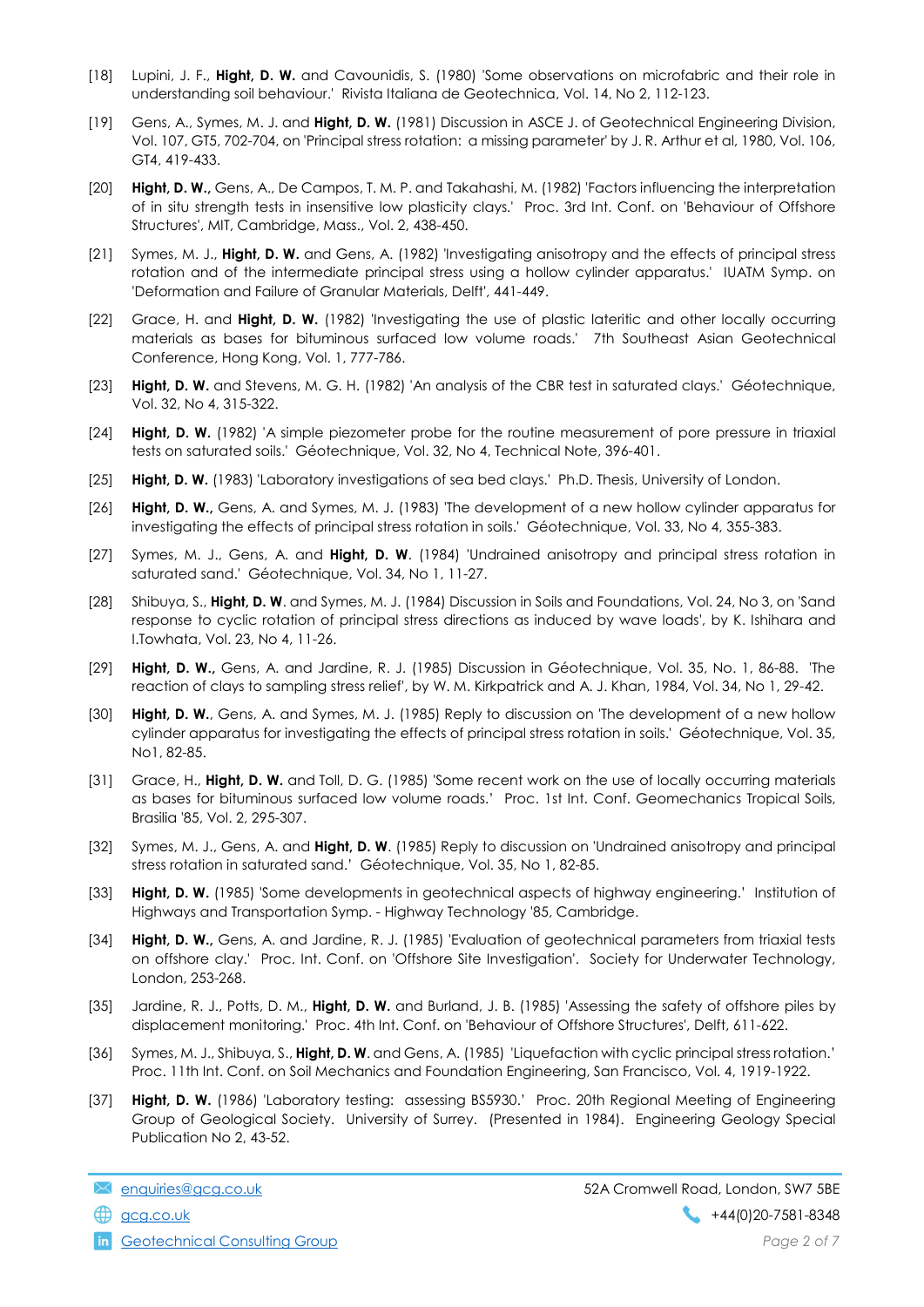- [38] Shibuya, S. and Hight, D. W. (1986) Discussion in Soils and Foundations, Vol. 26, No 4, 160-162. 'Deformation behaviour of anisotropic dense sand and principal stress axes rotation', by K. Miura, S. Miura and S. Toki, Vol. 26, No 1, 36-52.
- [39] Toll, D. G., Hight, D. W. and Shaw, H. F. (1987) 'The role of soil fabric in determining the engineering behaviour of compacted lateritic and quartzitic gravels.' Presented at 1st International Conf. on Geomorphology, Manchester, 1985. Published in Z. Geomorph. N.F. suppl. - Bd 64, Berlin, 133-144.
- [40] Shibuya, S. and Hight, D. W. (1987) 'Patterns of cyclic principal stress rotation and liquefaction.' Proc. 8th Asian Regional Conf. on Soil Mechanics and Foundation Engineering, Kyoto, Japan, Vol. 1, 265-268.
- [41] Shibuya, S. and Hight, D. W. (1987) 'A bounding surface for granular materials.' Soils and Foundations, Vol. 27, No 4, 123-136.
- [42] Shibuya, S. and Hight, D. W. (1987) 'Pore pressure accumulation under irregular cyclic principal stress rotation.' Discussion. Proc. 8th Asian Regional Conf. on Soil Mech. and Fdn Eng., Kyoto, Japan, Vol. 2, 255.
- [43] Shibuya, S. and **Hight, D. W.** (1987) 'On the stress path in simple shear.' Géotechnique, Vol. 37, No 4, 511-515.
- [44] Alonso, E. E., Gens, A. and Hight, D. W. (1987) 'Special problem soils.' General report. Proc. 9th European Conf. on Soil Mechanics and Foundation Engineering, Dublin, Vol. 3, 1087-1146.
- [45] Hutchinson, J. N. and Hight, D. W. (1987) 'Strongly folded structures associated with permafrost degradation and periglacial solifluction at Lyme Regis, Dorset.' Periglacial processes and landforms in Britain and Ireland. 245-256. Ed. J. Boardman. Cambridge University Press.
- [46] Hight, D. W., Jardine, R. J. and Gens, A. (1987) 'The behaviour of soft clays.' Embankments on soft clays. Public Works Research Centre, Athens, Ch. 2, 33-158.
- [47] Jardine, R. J. and Hight, D. W. (1987) 'The behaviour and analysis of embankments on soft clay.' Embankments on soft clays. Public Works Research Centre, Athens, Ch. 3, 159-244.
- [48] Jardine, R. J. and Hight, D. W. (1987) 'Laboratory and field techniques for obtaining design parameters.' Embankments on soft clays. Public Works Research Centre, Athens, Ch. 4, 245-296.
- [49] Baldi, G., Hight, D. W. and Thomas, G. E. (1988) 'A re-evaluation of conventional triaxial test methods.' State\_of-the-Art Paper for ASTM Symposium on Advanced Triaxial Testing of Soil and Rock, Louisville, Kentucky, ASTM STP 977, 219-263. (Presented in 1986).
- [50] Hight, D. W. and Burland, J. B. (1988) 'Review of Soil Sampling and Laboratory Testing.' Science and Engineering Research Council Report.
- [51] Hight, D. W., Toll, D. G.and Grace, H. (1988) 'Naturally occurring gravels for road construction.' Proc. 2nd Int. Conf. on Geomechanics in Tropical Soils, Singapore, Vol. 1, 405-412.
- [52] **Hight, D. W.,** Shibuya, S. and Symes, M. J. (1988) Discussion to 6th Géotechnique Symposium in Print. 'The engineering application of direct and simple shear testing.' Géotechnique, Vol. 38, No 1, 139-140.
- [53] Symes, M. J., Gens, A. and Hight, D. W. (1988) 'Drained principal stress rotation in saturated sand.' Géotechnique, Vol. 38, No 1, 59-81.
- [54] Hight, D. W., Potts, D. M. and Tjelta, T. I. (1988) 'Finite element analyses of a deep skirted gravity base.' Proc. Int. Conf. on 'Behaviour of Offshore Structures', Trondheim, Vol. 1, 209-226.
- [55] Jardine, R. J., Hight, D. W. and McIntosh, W. (1988) 'Hutton tension leg platform foundations: measurement of pile group axial load-displacement relations.' Géotechnique, Vol. 38, No 2, 219-230
- [56] Shibuya, S. and Hight, D. W. (1989) 'Predictions of pore pressure under undrained cyclic principal stress rotation.' Proc. 12th Int. Conf. on Soil Mechanics and Foundation Engineering, Rio de Janeiro, Vol. 1, 123- 126.
- [57] Shibuya, S. and **Hight, D. W.** (1989)'Effects of initial anisotropy and intermediate principal stress on undrained behaviour of loose sand - isotropic consolidation.' Proc. 23rd Annual Meeting of Japanese Soc. Soil Mech. and Fdn Eng. (in Japanese).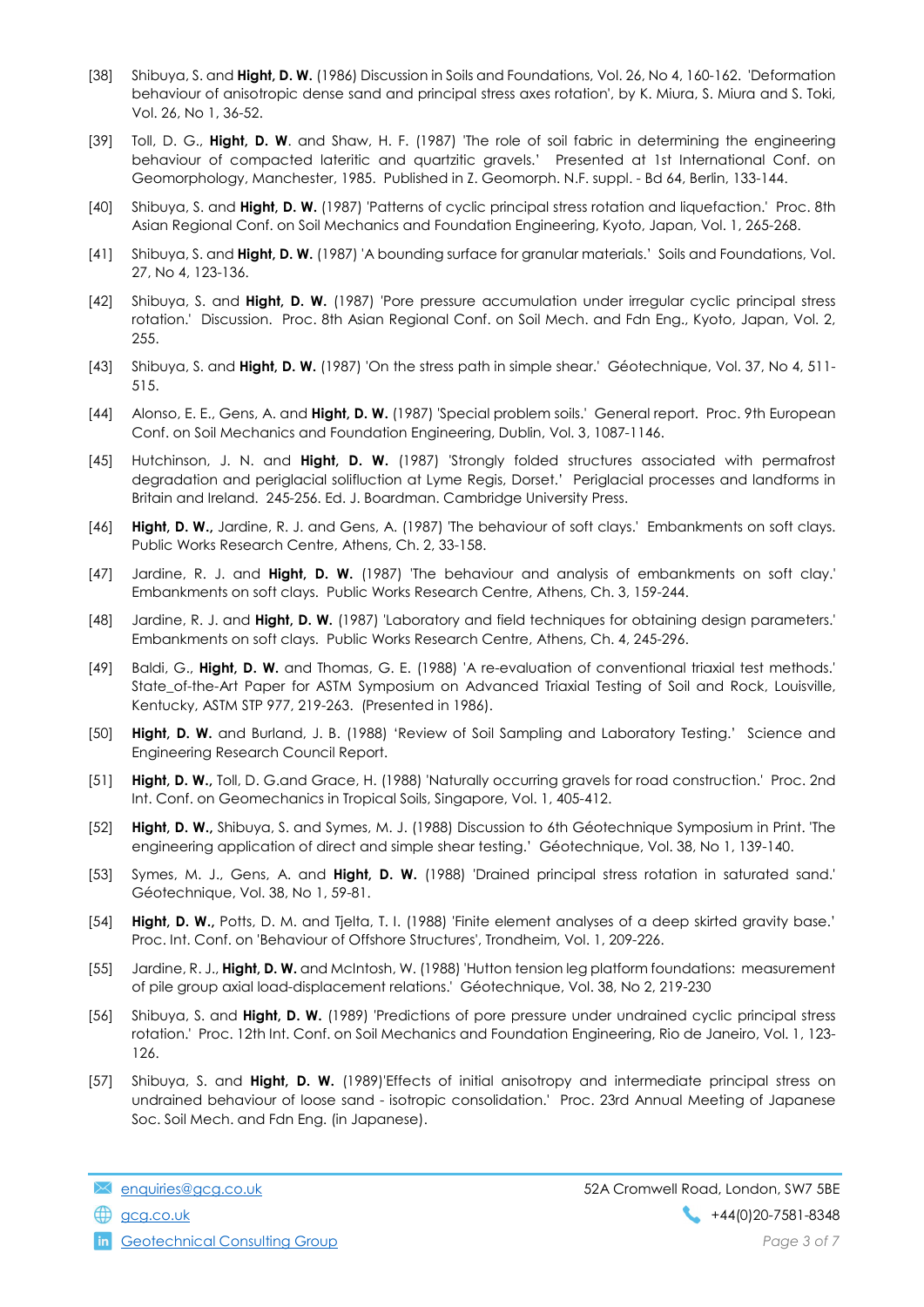- [58] Symes, M. J., Gens, A. and Hight, D. W. (1989) Reply to discussion on 'Drained principal stress rotation in saturated sand.'Géotechnique, Vol. 39, No 3, 549-552.
- [59] Finlayson, D. M. and Hight, D. W. (1990) 'The Ballymoney Lignite Development: hydrogeological and geotechnical studies.' Proc. 6th Conf. on Extractive Industry Geology, Birmingham, editors J. W. Gaskarth and A. C. Lumsden, 1-20. (Presented in 1989).
- [60] Georgiannou, V. N., Burland, J. B. and Hight, D. W. (1990) 'The undrained behaviour of clayey sands in triaxial compression and extension.' Géotechnique, Vol. 40, No 3, 431-449.
- [61] Shibuya, S., Symes, M. J. and **Hight, D. W.** (1991) 'End restraint on the strength of a sand in triaxial tests.' Symposium on Triaxial Testing of Soils, Japanese Soc. SMFE, at IIS, University of Tokyo.
- [62] Hight, D. W. and Shibuya, S. (1991) 'Undrained stability of offshore gravity structures.' Proc. Int. Conf. on Geotechnical Engineering for Coastal Development. Geo-coast '91, Yokohama, Japan, Vol. 1, 561-566.
- [63] Jardine, R. J., Hight, D. W., St John, H. D. and Potts, D. M. (1991)'Some practical applications of a non-linear ground model.' Proc. 10th European Conf. on Soil Mechanics and Foundation Engineering, Florence, Vol. 1, 223-228.
- [64] Georgiannou, V. N., Hight, D. W. and Burland, J. B. (1991) 'Undrained behaviour of natural and model clayey sands.' Soils and Foundations, Vol. 31, No 3, 17-29.
- [65] Georgiannou, V. N., Hight, D. W. and Burland, J. B. (1991) 'Behaviour of clayey sands under undrained cyclic triaxial loading.' Géotechnique., Vol. 41, No 3, 383-393.
- [66] Shibuya, S. and **Hight, D. W.** (1991) 'Liquefaction Line a new concept for initiation of liquefaction of soil.' Proc. Int. Conf. on Geotechnical Engineering for Coastal Development. Geo-Coast '91, Yokohama. Discussion to Session 5, Vol. 2,1115.
- [67] Gostelow, T. P., Hamblin, R. J. O., Harris, D. I. and Hight, D. W. (1991) 'The influence of Late and Post Glacial slope development on the engineering geology of Wenlock Shale, near Ironbridge, Salop.' Proc. 25th Annual Conf. of Engineering Group of Geological Society, Edinburgh. (Presented in 1989). Engineering Geology Special Publication No. 7, 349-360.
- [68] Bracegirdle, A., Vaughan, P. R. and Hight, D. W. (1992) 'Displacement prediction using rate effects on residual shear strength.' Proc. 6th Int. Symp. on Landslides, Christchurch, New Zealand, Vol. 1, 343-347.
- [69] Hight, D. W., BÖESE, R., Butcher, A. P., Clayton, C. R. I. and Smith, P. R. (1992). 'Disturbance of the Bothkennar clay prior to laboratory testing.' Géotechnique, Vol. 42, No 2, 199-217.
- [70] Clayton, C. R. I., Hight, D. W. and Hopper, R. J. (1992) 'Progressive destructuring of Bothkennar clay: implications for sampling and reconsolidation procedures.' Géotechnique, Vol. 42, No 2, 219-239.
- [71] Smith, P. R., Jardine, R. J. and Hight, D. W. (1992) 'On the yielding of Bothkennar clay.' Géotechnique, Vol. 42, No 2, 257–274.
- [72] Leroueil, S., Lerat, P., Hight, D. W. and Powell, J. J. M. (1992) 'Hydraulic conductivity of a recent estuarine silty clay at Bothkennar.' Géotechnique, Vol. 42, No 2, 275-288.
- [73] Hight, D. W., Bond, A. J. and Legge, J. D. (1992) 'Characterization of the Bothkennar clay: an overview.' Géotechnique, Vol. 42, No 2, 303-347. Awarded the British Geotechnical Society Prize.
- [74] Hight, D. W. (1992) 'Characterization of the Bothkennar clay: implications for site investigation practice.' Géotechnique, Vol. 42, No 2, 377-378.
- [75] Dounias, G. T., Potts, D. M. and Hight, D. W. (1992) 'Influence of loading conditions and sample size in the direct shear test.' Proc. 2nd Pan Hellenic Geotech. Conf. (In Greek).
- [76] Georgiannou, V. N. and Hight, D. W. (1992) 'Comparison between sand data from the direct shear box and the hollow cylinder apparatus.' Proc. 2nd Pan Hellenic Geotech. Conf. (In Greek).
- [77] Mair, R. J., Hight, D. W. and Potts, D. M. (1992) 'Finite element analyses of settlements above a tunnel in soft ground.' Transport and Road Research Laboratory. Contractor Report 265, 63pp.
- [78] Hight, D. W., Pickles, A. R., De Moor, E. K., Higgins, K. G., Jardine, R. J., Potts, D. M. and Nyirendra, Z. M. (1993) 'Predicted and measured tunnel distortions associated with construction of Waterloo International Terminal.' Proc. Wroth Memorial Symp., Oxford, 317-338. (Presented in 1992).

**in** Geotechnical Consulting Group **Page 4 of 7** and 2008 **Page 4 of 7**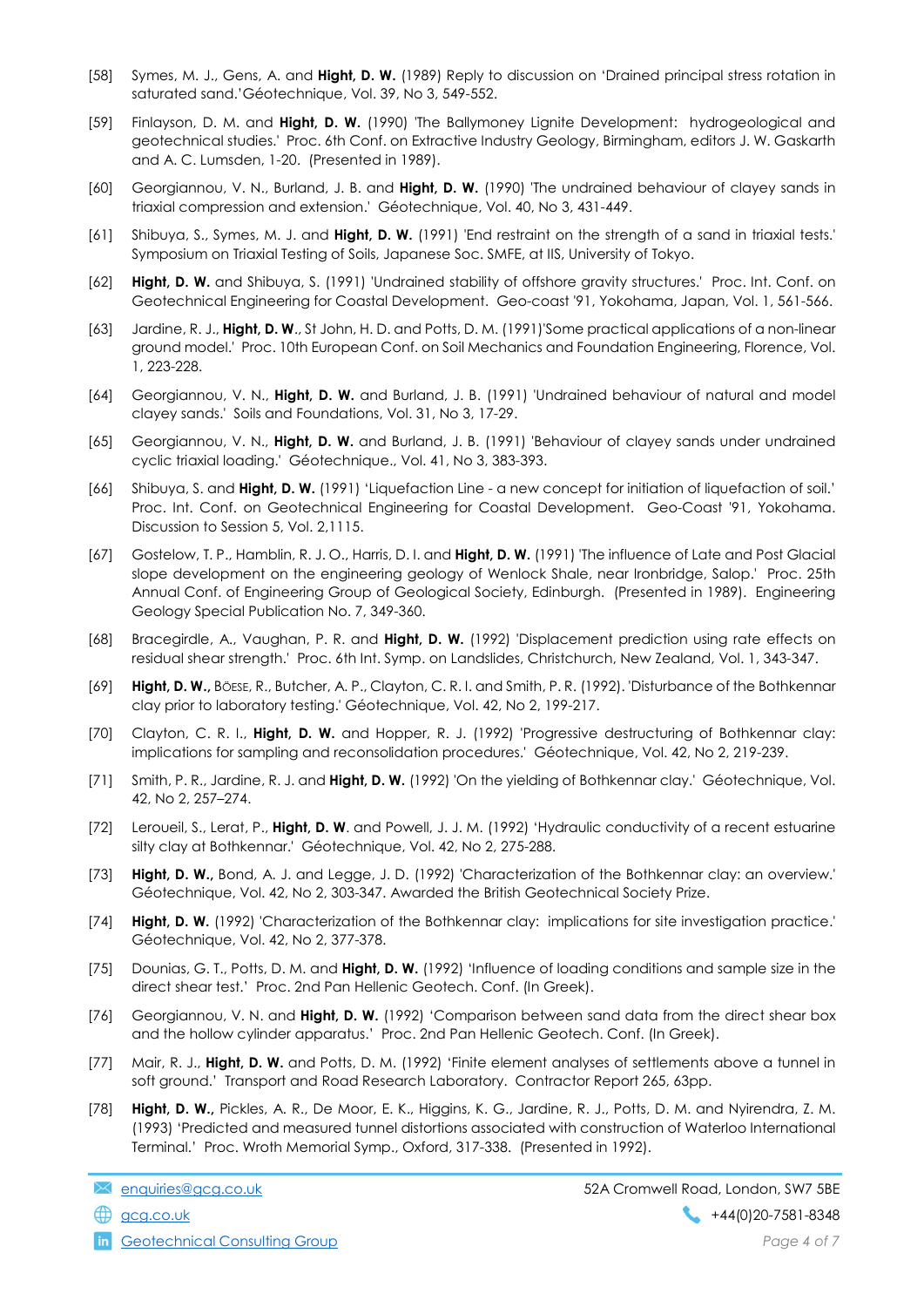- [79] Jardine, R. J., Grace, H., Oyewumni, O., Armah, E. and Hight, D. W. (1993) 'The behaviour of a laterite fill subjected to drying and wetting, including the effects of crack filling.' Conf. on 'Engineered Fills 93', Newcastle upon Tyne.
- [80] Hight, D. W. (1993) 'A review of sampling effects in clays and sands.' Proc. Int. Conf. on Offshore Site Investigation and Foundation Behaviour, Society for Underwater Technology, 115-146. (Presented in 1992).
- [81] Harris, D. I., Potts, D. M., Brady, K., Hight, D. W. and Higgins, K. G. (1993) 'Finite element analysis of anchored earth retaining walls.' Proc. International Conference on Retaining Structures, Cambridge, 599-608. (Presented in 1992).
- [82] Hight, D. W. and Jardine, R. J. (1993) 'Small-strain stiffness and strength characteristics of hard London Tertiary clays.' Proc. Int. Symp. on Hard Soils-Soft Rocks, Athens, Vol. 1, 533-552.
- [83] Georgiannou, V. N., Hight, D. W. and Burland, J. B. (1993) 'The behaviour of two hard clays in direct shear.' Proc. Int. Symp. on Hard Soils-Soft Rocks, Athens, Vol. 1, 501-507.
- [84] Georgiannou, V. N. and Hight, D. W. (1994) 'The effects of centre-line tube sampling strains on the undrained behaviour of two stiff overconsolidated clays.' ASTM Geotechnical Testing Journal, 17, 4, 475- 487.
- [85] Hight, D. W. (1994) 'Deformation of deep excavations in stiff soil and weak rock.' Proc. 13th Int. Conf. Soil Mech. Fdn Engng, New Delhi, India, Vol. 5, 115-116. Panel Report.
- [86] Hight, D. W., Georgiannou, V. N. and Ford, C. J. (1994) 'Characterisation of clayey sands.' Proc. 7th Int. Conf. on Behaviour of Offshore Structures, Boston, Vol. 1, 321-340.
- [87] **Hight, D. W.** and Higgins, K. G. (1994) 'An approach to the prediction of ground movements in engineering practice: background and application.' Keynote Lecture. Int. Symp. on Pre-Failure Deformation Characteristics of Geomaterials, IS-Hokkaido, Vol. 2, 909-945.
- [88] Mair, R. J. and Hight, D. W. (1994) 'Compensation Grouting.' World Tunnelling, November, 361-367.
- [89] **Hight, D. W.** and Georgiannou, V. N. (1995) 'Effects of sampling on the undrained behaviour of clayey sands.' Géotechnique, Vol. 45, No 2, 237-247.
- [90] Davis, P. D., Eldred, P. J. L., Bennell, J. D., Hight, D. W. and King, M. S. (1996) 'Site investigation for seismically designed structures.' Int. Conf. on Advances in Site Investigation Practice, London, 715-726.
- [91] Higgins, K. G., Hight, D. W., Potts, D. M. and Mair, R. J. (1996) Discussion: 'Comments on the use of nonlinear elastic stiffness.' Proc. Int. Symp. on Geotechnical Aspects of Underground Construction in Soft Ground, London, 633-634.
- [92] Hight, D. W. (1996) Moderator's Report to Session III: 'Drilling, boring, sampling and description.' Proc. Int. Conf. on Advances in Site Investigation Practice, London, 337-360. (Presented in 1995).
- [93] Hight, D. W., Lawrence, D. M., Farauhar, G. B., Milliaan, G. W. E., Gue, S. S. and Potts, D. M. (1996) 'Evidence for scale effects in the end bearing capacity of open-ended piles in sand.' Offshore Technology Conference, Houston. OTC 7975, 181-192.
- [94] **Hight, D. W.** (1997) 'The volume change characteristics of compacted clays on wetting up and their influence on the performance of a motorway pavement.' Proc. Symp. on Civil Engineering and the Environment, King Fahd University of Petroleum & Minerals, Dhahran, Saudi Arabia, 401-413.
- [95] Hight, D. W., Bennell, J. D., Chana, B., Davis, P. D., Jardine, R. J. and Porovic, E. (1997) 'Wave velocity and stiffness measurements of the Crag and Lower London Tertiaries at Sizewell.' Géotechnique, Vol. 47, No 3, 451-474.
- [96] Day, R. A., Hight, D. W. and Potts, D. M. (1998) 'Finite element analysis of construction stability of Thika Dam.' Computers and Geotechnics, 23, 205-219.
- [97] Hight, D. W. (1998) 'Anisotropy in soils its measurement and practical implications.' 2nd GRC Lecture, Nanyang Technological University, Singapore. 27pp.
- [98] Hight, D. W., Georgiannou, V. N., Martin, P. L. and Mundegar, A. K. (1999) 'Flow slides in micaceous sands.' Proc. Int. Symp. on Problematic Soils, IS-Tohoku '98, Sendai, Japan, Vol. 2, 945-957.

**in** Geotechnical Consulting Group **Page 5 of 7** and 2008 **Page 5 of 7**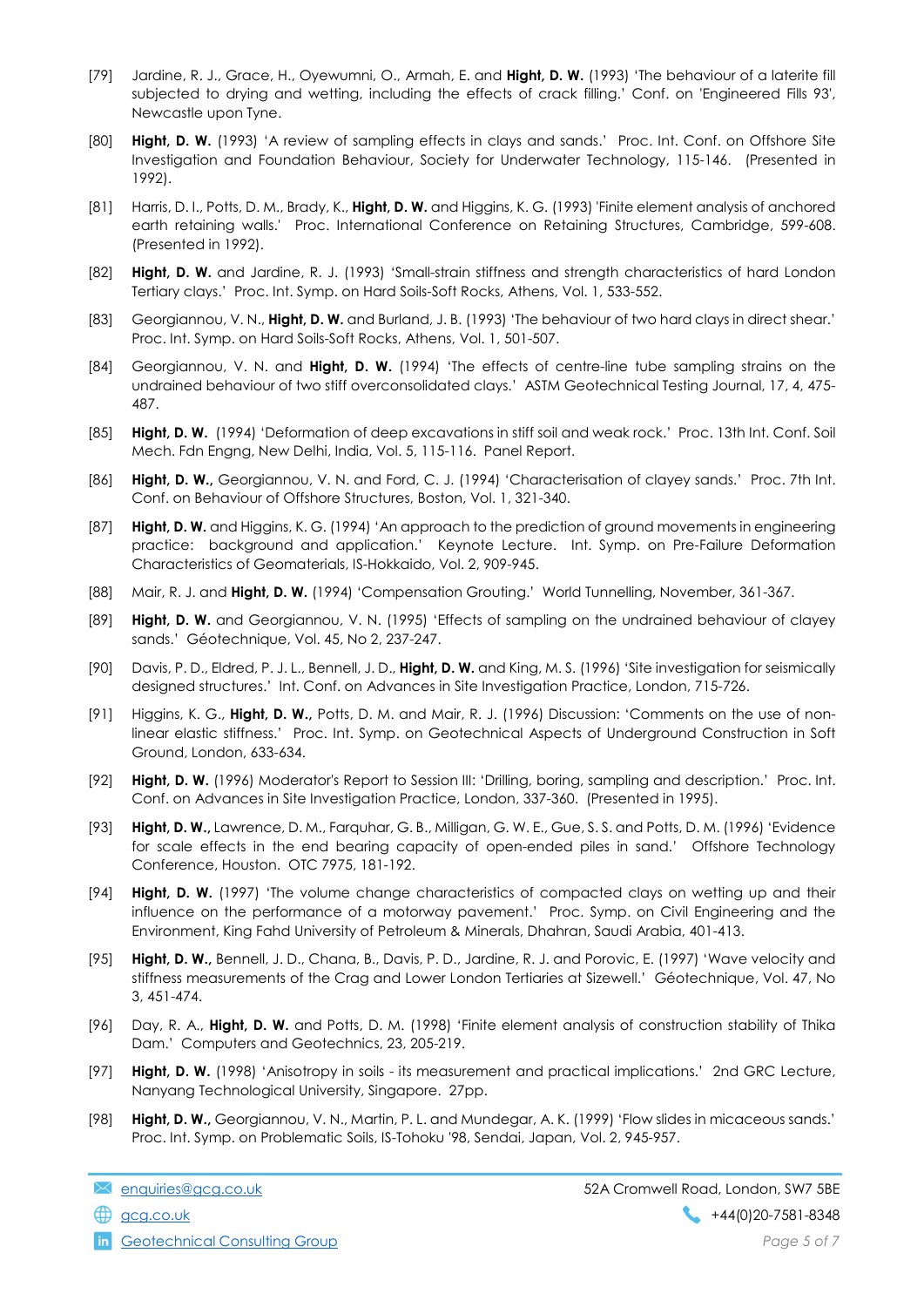- [99] Hight, D. W. (2000) 'Sampling effects in soft clay: an update.' Proc. of The Fourth Geotechnical Engineering Conference, Cairo, Egypt. Invited Lecture, 41pp.
- [100] **Hight, D. W.** (2000) 'Soil characterisation: the importance of structure and anisotropy.' 38th Rankine Lecture. To be published in Géotechnique.
- [101] Hight, D. W. (2000) 'Sampling methods: evaluation of disturbance and new practical techniques for high quality sampling in soils.' Keynote Lecture. Proc. 7th National Congress of the Portuguese Geotechnical Society, Porto, Vol.3, 1275-1309.
- [102] Day, R. A., Hight, D. W. and Potts, D. M. (2001) 'Coupled pore pressure and stability analysis of embankment dam construction.' APCOM '01.
- [103] Leong, W. K., Chu, J. and Hight, D. W. (2001) 'Slip failures in granular slopes: some observations from model tests.' 14th Southeast Asian Geotechnical Conference, Hong Kong.
- [104] Hight, D. W. (2001) 'Testing and property characterisation of geomaterials.' Theme Lecture, 15th Int. Conf. Soil Mech. Fdn Engng, Istanbul. (Unpublished).
- [105] Hight, D. W. (2001) 'Sampling effects in soft clays: an update on Ladd and Lambe (1963).' ASCE Geotechnical Special Publication No 119 'Soil Behaviour and Soft Ground Construction', 86-121.
- [106] Higgins, K. G. and Hight, D. W. (2001) 'The behaviour of engineering structures: prediction and performance.' Pre-failure Deformation Characteristics of Geomaterials, 1387-1395.
- [107] Idravkovic, L., Potts, D. M. and Hight, D. W. (2002) 'The effect of strength anisotropy on the behaviour of embankments on soft ground.' Géotechnique, Vol. 52, No 6, 447-457. Awarded Telford Gold Medal, Institution of Civil Engineers.
- [108] Leroueil, S. and Hight, D. W. (2002) 'Behaviour and properties of natural soils and soft rocks.' Int. Workshop on Characterisation and Engineering Properties of Natural Soils, Tan et al (eds), Vol.1, 29-254.
- [109] Hight, D. W. and Leroueil, S. (2002) 'Characterisation of soils for engineering purposes.' Int. Workshop on Characterisation and Engineering Properties of Natural Soils, Tan et al (eds), Vol.1, 255-360.
- [110] Hight, D. W., Paul, M. A., Barras, B. F., Powell, J. J. M., Nash, D. F. T., Smith, P. R., Jardine, R. J. and Edwards, D. H. (2002) 'The characterisation of the Bothkennar Clay.' Int. Workshop on Characterisation and Engineering Properties of Natural Soils, Tan et al (eds), Vol.1, 543-597.
- [111] Hight, D. W., McMillan, F., Powell, J. J. M., Jardine, R. J. and Allenou, C. P. (2002) 'Some characteristics of London Clay.' Int. Workshop on Characterisation and Engineering Properties of Natural Soils, Tan et al (eds), Vol.2, 851-908.
- [112] Hight, D. W., Hamza, M. M., and El Sayed, A. S. (2002) 'Engineering characterisation of the Nile Delta Clays.' Proc. Conf. IS Yokohama, Vol. 2, 149-162. (Presented in 2000).
- [113] Shibuya, S., Hight, D. W. and Jardine, R. J. (2003) 'Four dimensional local boundary surfaces of an isotopically consolidated loose sand.' Soils and Foundations, Vol. 43, No 2, 89-103.
- [114] Shibuya, S., Hight, D. W. and Jardine, R. J. (2003) 'Local boundary surfaces of a loose sand dependent on consolidation path.' Soils and Foundations, Vol. 43, No 3, 85-93
- [115] Kovacevic, N., Hight, D. W. and Potts, D. M. (2003) 'A comparison between observed and predicted behaviour of a deep excavation in soft Bangkok clay.' Proc. 3rd Int. Conf. Deformation Characteristics of Geomaterials, Lyon, France, Vol. 1, 983-989.
- [116] Kovacevic, N., Hight, D. W. and Potts, D. M. (2004) 'Temporary slope stability in London Clay-back analyses of two case histories.' Advances in Geotechnical Engineering. The Skempton Conference. Thomas Telford, London, Vol. 2, 842-855
- [117] Jardine, R. J., Gens, A., Hight, D. W. and M.R.COOP (2004) 'Developments in understanding soil behaviour.' Advances in Geotechnical Engineering. The Skempton Conference. Thomas Telford, London, Vol. 1 103- 206
- [118] Ni, Q., Tan, T. S., Dasari, G. R. and Hight, D. W. (2004) 'Contribution of fines to the compressive strength of mixed soils.'Géotechnique, 54, 9, 561-569.

**in** Geotechnical Consulting Group **Page 6 of 7** and 2008 **Page 6 of 7**